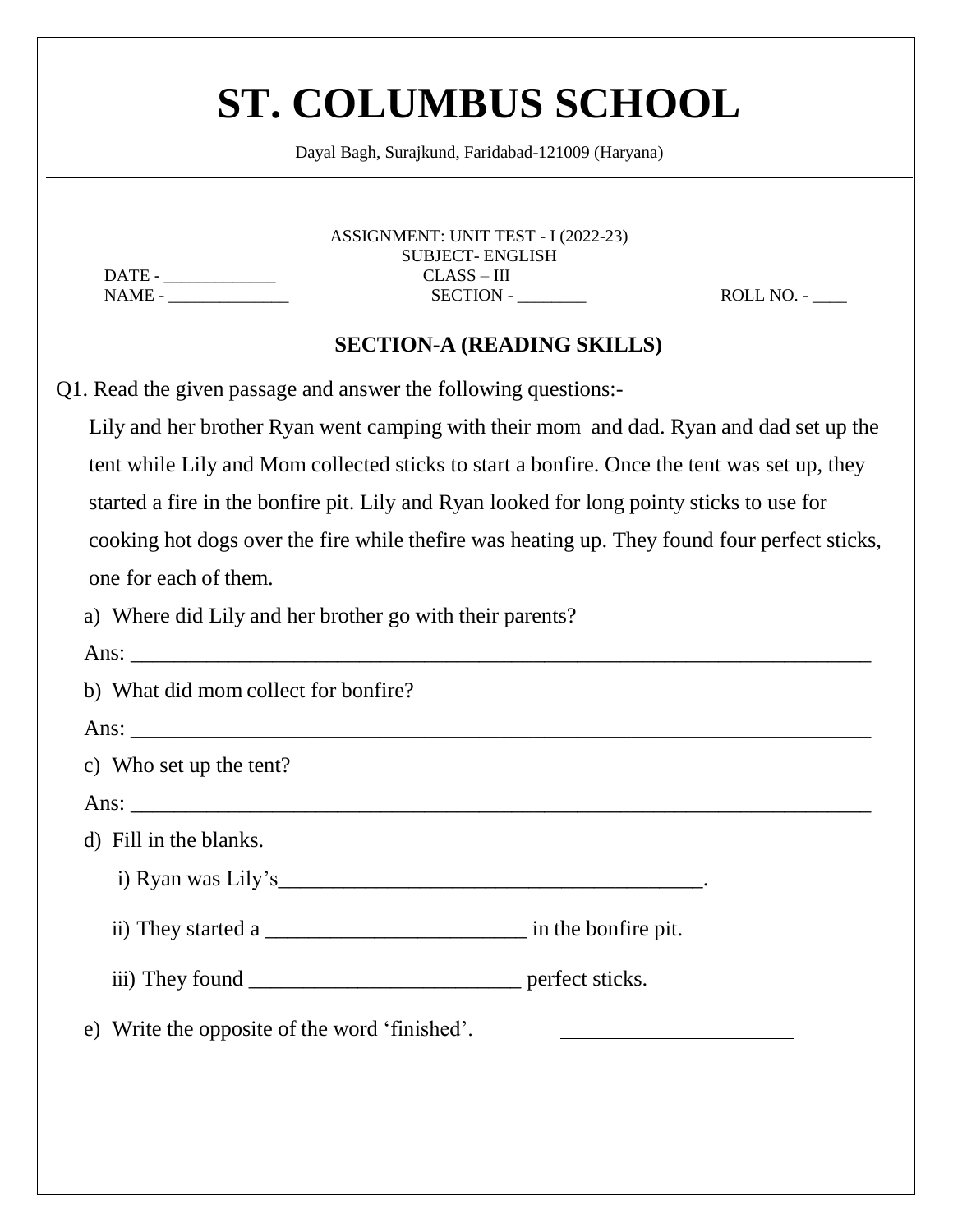|                            |                                                                    | <b>SECTION-B (GRAMMAR)</b> |                                                                                                                      |
|----------------------------|--------------------------------------------------------------------|----------------------------|----------------------------------------------------------------------------------------------------------------------|
|                            | Q2. Arrange the following things in alphabetical order.            |                            |                                                                                                                      |
|                            | a) Dog b) Tiger c) Horse d) Cow e) Monkey f) Donkey                |                            |                                                                                                                      |
|                            |                                                                    |                            |                                                                                                                      |
|                            |                                                                    |                            |                                                                                                                      |
|                            | Q3. Rewrite the following groups of words as meaningful sentences. |                            |                                                                                                                      |
|                            |                                                                    |                            |                                                                                                                      |
| a) like to play cricket I. |                                                                    |                            |                                                                                                                      |
|                            |                                                                    |                            |                                                                                                                      |
| a) Riya is dancing.        | Q4. Change the position of the underlined words to make questions: |                            | <u> 1989 - Jan James James, martin amerikan basar dan berasarkan perangan dan berasarkan perangan dan berasarkan</u> |
|                            | b) They <u>are</u> going to the zoo.                               |                            |                                                                                                                      |
|                            | Q5. Put commas in the right places.                                |                            |                                                                                                                      |
| a)                         | I love to study English Hindi Mathematics and Science.             |                            |                                                                                                                      |
|                            | b) John You should visit your grandmother today.                   |                            |                                                                                                                      |
|                            | c) Rahul loves to read write and speak on historical monuments.    |                            |                                                                                                                      |
|                            | Q6. Underline the nouns in the given sentences.                    |                            |                                                                                                                      |
|                            | a) Niya is going to the market with her mother.                    |                            |                                                                                                                      |
|                            | b) I am going to my school.                                        |                            |                                                                                                                      |
| $\mathcal{C}$ )            | Messi is a famous football player.                                 |                            |                                                                                                                      |
|                            |                                                                    |                            |                                                                                                                      |
|                            |                                                                    |                            |                                                                                                                      |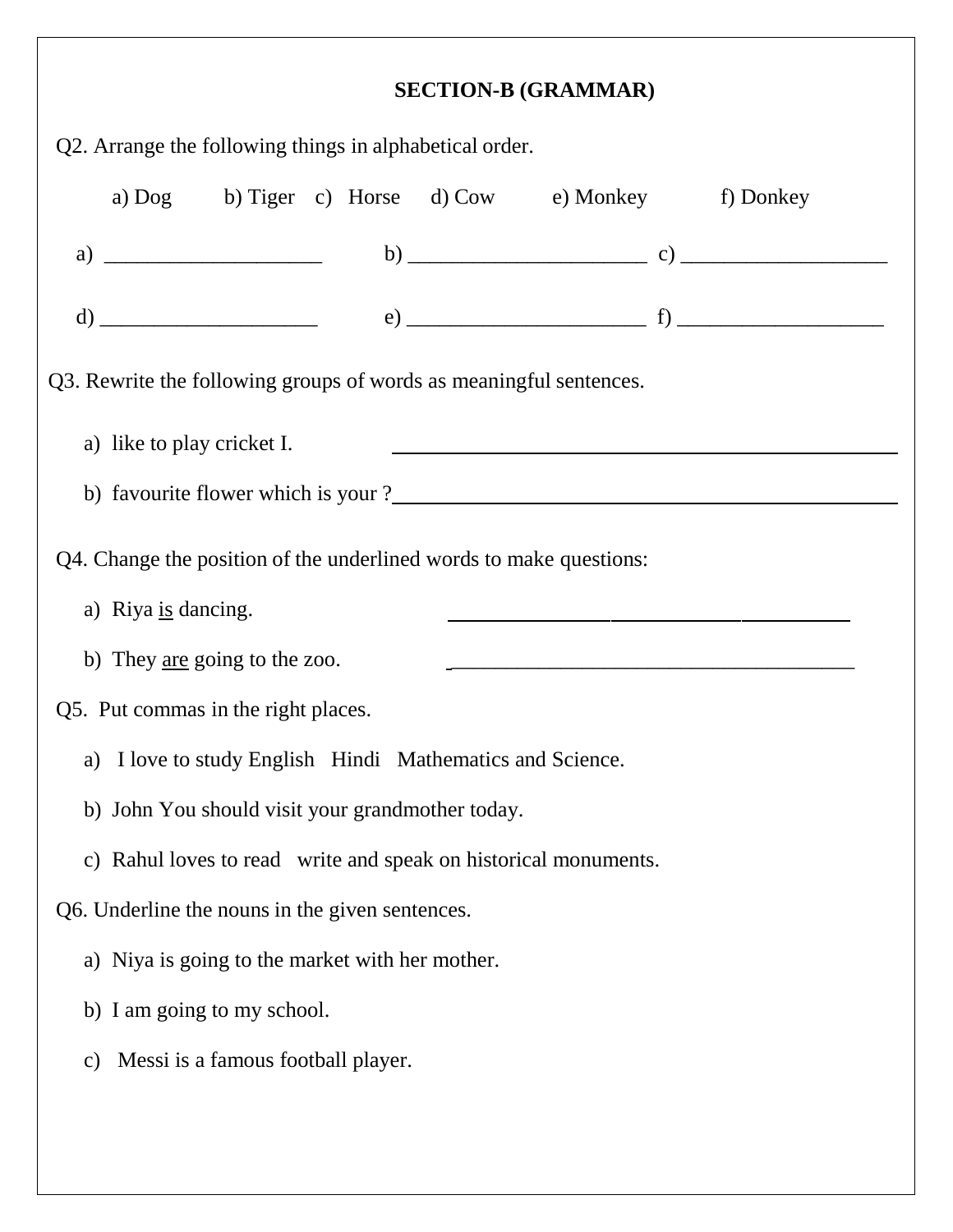#### **SECTION-C (LITERATURE)**

| $\mathcal{L}$ . $\mathcal{L}$ , and $\mathcal{L}$ and $\mathcal{L}$ |
|---------------------------------------------------------------------|
| Q7. Write the meanings of the following words.                      |
| a) faithful                                                         |
| b) scared                                                           |
| c) wonderful                                                        |
| d) stranger                                                         |
| Q8. Make sentences with the following words.                        |
|                                                                     |
| b) surprised $\qquad \qquad$                                        |
| c) bowman $\qquad \qquad$                                           |
| Q9. Fill in the blanks.                                             |
|                                                                     |
| b) The professor and Hachiko _______________________ home together. |
| was a famous bowman.<br>$\mathbf{c})$                               |
| Q10. What happened to the professor one day?                        |
|                                                                     |
|                                                                     |
|                                                                     |
|                                                                     |
|                                                                     |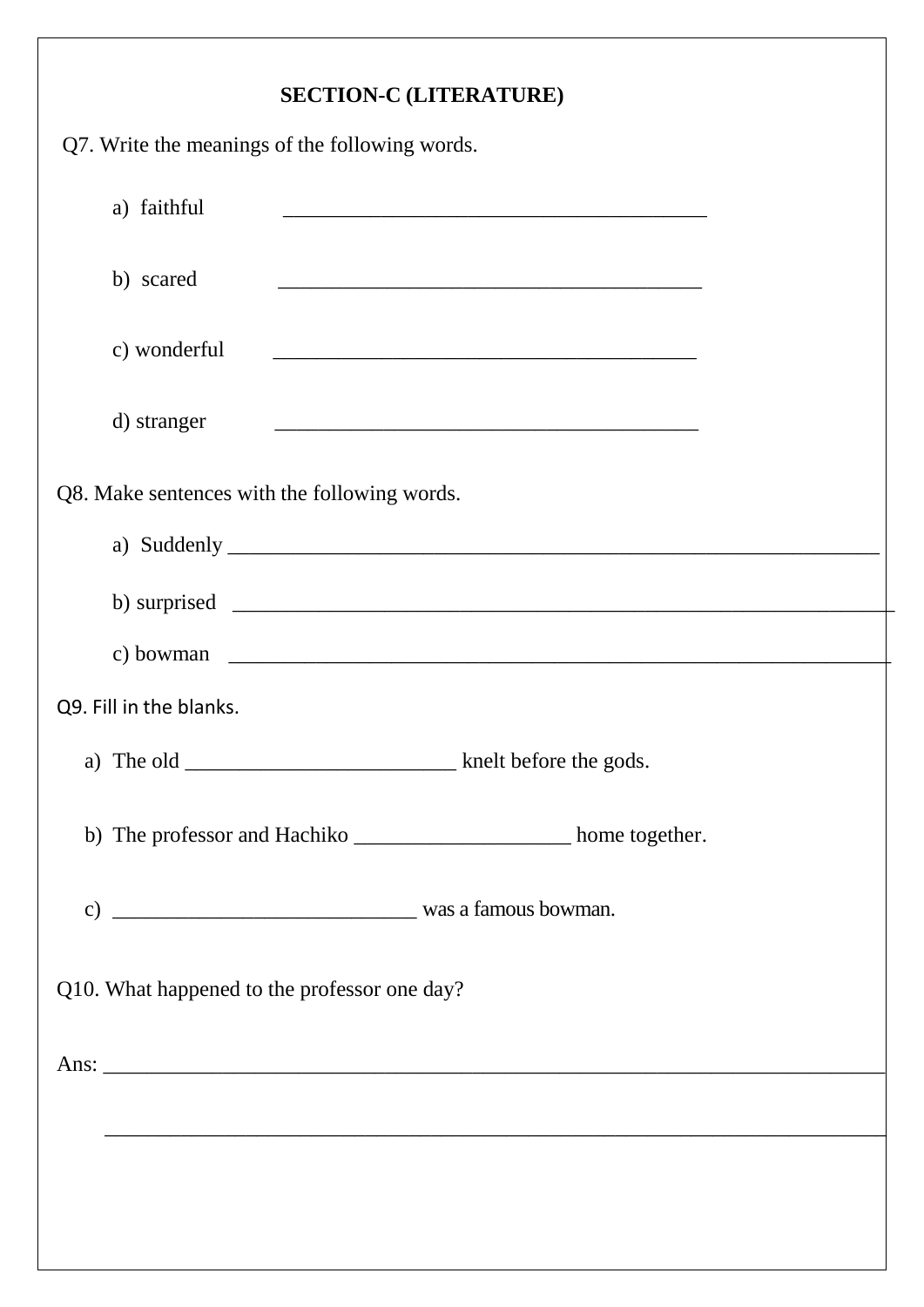#### **SECTION-D (WRITING SKILLS)**

Q11. Write an application to the Principal of your school asking for two days sick leave.

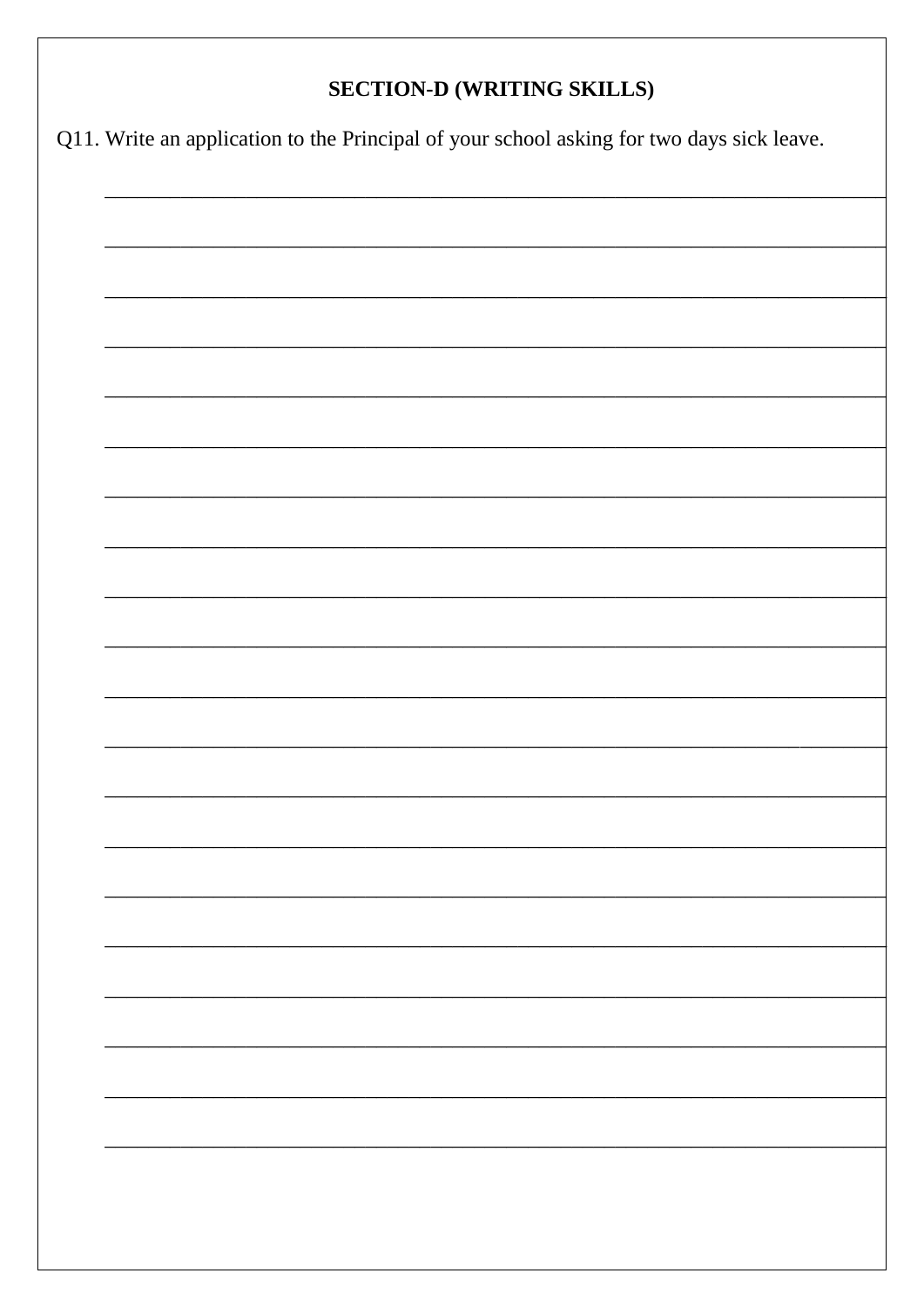|                         | $NAME -$                                                                                                                                                                                                                                                                                                                                                                                                         | ASSIGNMENT: UNIT TEST - I (2022-23)<br><b>SUBJECT-MATHEMATICS</b><br>CLASS-III | $SECTION -$   |                   | ROLL NO. -                                                                             |
|-------------------------|------------------------------------------------------------------------------------------------------------------------------------------------------------------------------------------------------------------------------------------------------------------------------------------------------------------------------------------------------------------------------------------------------------------|--------------------------------------------------------------------------------|---------------|-------------------|----------------------------------------------------------------------------------------|
| Q1. Fill in the blanks: |                                                                                                                                                                                                                                                                                                                                                                                                                  |                                                                                |               |                   |                                                                                        |
|                         | a) The successor of 3999 is $\frac{1}{2}$ .                                                                                                                                                                                                                                                                                                                                                                      |                                                                                |               |                   |                                                                                        |
| 4500<br>(i)             |                                                                                                                                                                                                                                                                                                                                                                                                                  | $(ii)$ 4000                                                                    | (iii)<br>4998 |                   |                                                                                        |
|                         | b) The smallest 3-digit number formed using $7, 9, 0$ is __________.                                                                                                                                                                                                                                                                                                                                             |                                                                                |               |                   |                                                                                        |
| (i)<br>907              |                                                                                                                                                                                                                                                                                                                                                                                                                  | (ii) 709                                                                       | 079<br>(iii)  |                   |                                                                                        |
|                         | c) The place value of $9 \text{ in } 981 \text{ is}$ .                                                                                                                                                                                                                                                                                                                                                           |                                                                                |               |                   |                                                                                        |
| (i)<br>9                | (ii) 90<br>d) The face value of 4 in 409 is $\frac{1}{\sqrt{1-\frac{1}{\sqrt{1-\frac{1}{\sqrt{1-\frac{1}{\sqrt{1-\frac{1}{\sqrt{1-\frac{1}{\sqrt{1-\frac{1}{\sqrt{1-\frac{1}{\sqrt{1-\frac{1}{\sqrt{1-\frac{1}{\sqrt{1-\frac{1}{\sqrt{1-\frac{1}{\sqrt{1-\frac{1}{\sqrt{1-\frac{1}{\sqrt{1-\frac{1}{\sqrt{1-\frac{1}{\sqrt{1-\frac{1}{\sqrt{1-\frac{1}{\sqrt{1-\frac{1}{\sqrt{1-\frac{1}{\sqrt{1-\frac{1}{\sqrt$ |                                                                                | (iii)<br>900  |                   |                                                                                        |
| 40<br>(i)               | (ii) 0                                                                                                                                                                                                                                                                                                                                                                                                           |                                                                                | $(iii)$ 4     |                   |                                                                                        |
| e)                      | The predecessor of 1268 is __________.                                                                                                                                                                                                                                                                                                                                                                           |                                                                                |               |                   |                                                                                        |
| 1265<br>(i)             |                                                                                                                                                                                                                                                                                                                                                                                                                  | $(ii)$ 1266                                                                    | (iii)         | 1267              |                                                                                        |
| f                       | The number that comes just before 500 is .                                                                                                                                                                                                                                                                                                                                                                       |                                                                                |               |                   |                                                                                        |
| (i)<br>499              |                                                                                                                                                                                                                                                                                                                                                                                                                  | (ii) 501                                                                       | (iii)         | 598               |                                                                                        |
| $\mathbf{g}$            |                                                                                                                                                                                                                                                                                                                                                                                                                  |                                                                                |               |                   |                                                                                        |
| (i)<br>less             | (ii)                                                                                                                                                                                                                                                                                                                                                                                                             | greater                                                                        | $(iii)$ equal |                   |                                                                                        |
|                         | h) Which is greater? Use the sign $(<, >, =)$                                                                                                                                                                                                                                                                                                                                                                    |                                                                                |               |                   |                                                                                        |
|                         | 740 704                                                                                                                                                                                                                                                                                                                                                                                                          |                                                                                |               |                   |                                                                                        |
| (i)<br>>                | (ii) <                                                                                                                                                                                                                                                                                                                                                                                                           |                                                                                | (iii)         | $\!\!\!=\!\!\!\!$ |                                                                                        |
| $\mathbf{i}$            |                                                                                                                                                                                                                                                                                                                                                                                                                  |                                                                                |               |                   | The place value of a digit ________________ ten times as you move one place from right |
| to left.                |                                                                                                                                                                                                                                                                                                                                                                                                                  |                                                                                |               |                   |                                                                                        |
| (i)                     | decreases<br>(ii)                                                                                                                                                                                                                                                                                                                                                                                                | increases                                                                      | (iii)         | equal             |                                                                                        |
| $\mathbf{j}$            |                                                                                                                                                                                                                                                                                                                                                                                                                  |                                                                                |               |                   | The sum of the place values of the digits of a number is the of the number.            |
| (i)                     | expanded form (ii) increase form                                                                                                                                                                                                                                                                                                                                                                                 |                                                                                | (iii)         | short form        |                                                                                        |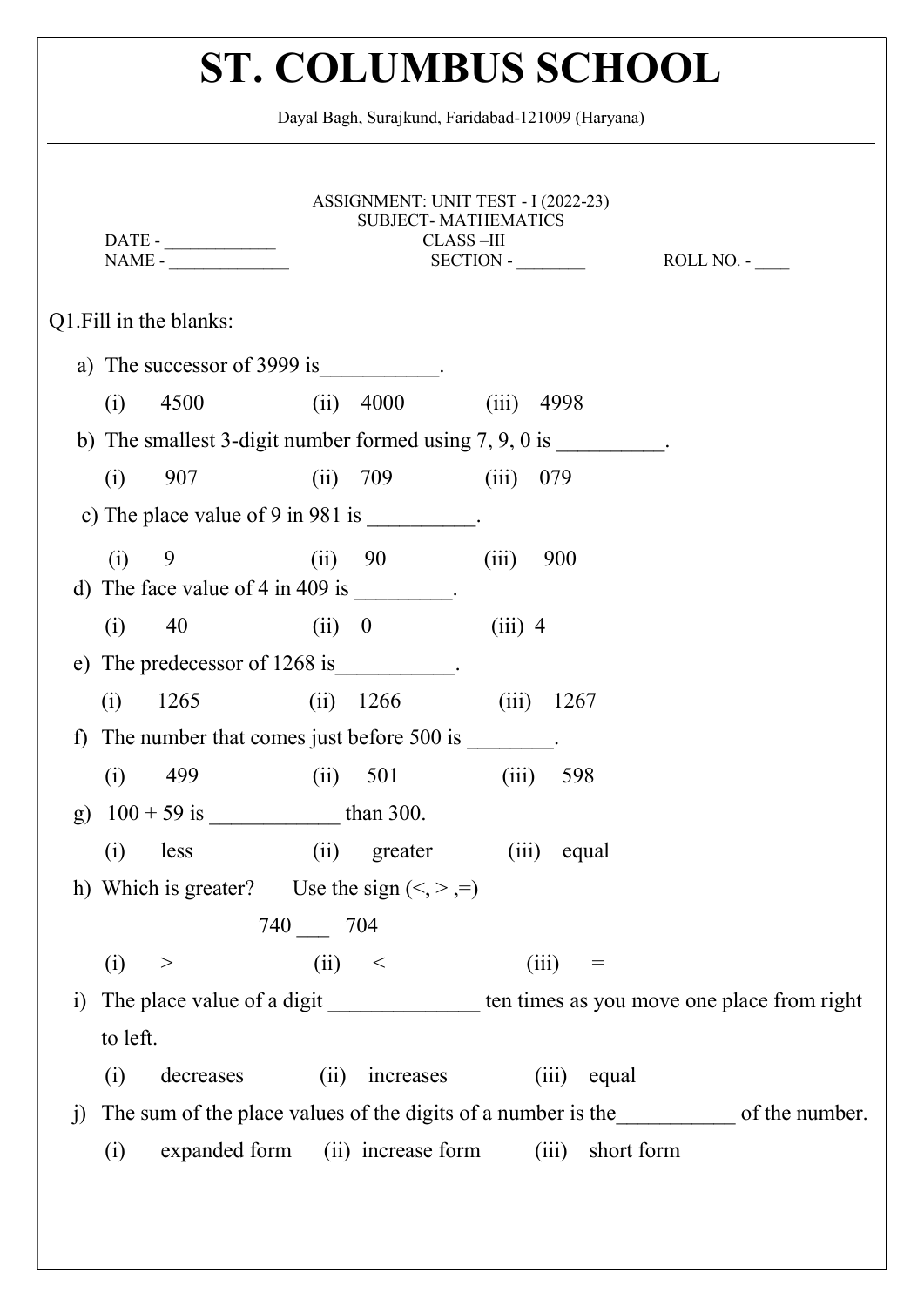|                                    | k) 5 thousands + 3 hundreds + 3 ones =                                                                                                                                                                                             |                                                                                                                                                                                                                                                                                                                                                                                                                                                                                                                                      |
|------------------------------------|------------------------------------------------------------------------------------------------------------------------------------------------------------------------------------------------------------------------------------|--------------------------------------------------------------------------------------------------------------------------------------------------------------------------------------------------------------------------------------------------------------------------------------------------------------------------------------------------------------------------------------------------------------------------------------------------------------------------------------------------------------------------------------|
| $\ddot{i}$<br>533                  | (ii) 5033                                                                                                                                                                                                                          | 5303<br>(iii)                                                                                                                                                                                                                                                                                                                                                                                                                                                                                                                        |
|                                    | Q2. Write the number names of the following:                                                                                                                                                                                       |                                                                                                                                                                                                                                                                                                                                                                                                                                                                                                                                      |
|                                    |                                                                                                                                                                                                                                    | a) $4850=$                                                                                                                                                                                                                                                                                                                                                                                                                                                                                                                           |
|                                    |                                                                                                                                                                                                                                    | b) $3039 =$                                                                                                                                                                                                                                                                                                                                                                                                                                                                                                                          |
| Q3. Round off to the nearest tens: |                                                                                                                                                                                                                                    |                                                                                                                                                                                                                                                                                                                                                                                                                                                                                                                                      |
| a) $493 -$                         |                                                                                                                                                                                                                                    |                                                                                                                                                                                                                                                                                                                                                                                                                                                                                                                                      |
| b) $3997$ -                        |                                                                                                                                                                                                                                    |                                                                                                                                                                                                                                                                                                                                                                                                                                                                                                                                      |
| Q4. Write in the expanded form:    |                                                                                                                                                                                                                                    |                                                                                                                                                                                                                                                                                                                                                                                                                                                                                                                                      |
|                                    |                                                                                                                                                                                                                                    | a) $3649 =$                                                                                                                                                                                                                                                                                                                                                                                                                                                                                                                          |
|                                    | b) $6666 =$                                                                                                                                                                                                                        |                                                                                                                                                                                                                                                                                                                                                                                                                                                                                                                                      |
|                                    | Q5. Complete the following skip counting in 100s:                                                                                                                                                                                  |                                                                                                                                                                                                                                                                                                                                                                                                                                                                                                                                      |
| 4590, 4690,                        |                                                                                                                                                                                                                                    | $\begin{array}{ccccccccccccc} \textcolor{red}{\textbf{1}} & \textcolor{red}{\textbf{1}} & \textcolor{red}{\textbf{1}} & \textcolor{red}{\textbf{1}} & \textcolor{red}{\textbf{1}} & \textcolor{red}{\textbf{1}} & \textcolor{red}{\textbf{1}} & \textcolor{red}{\textbf{1}} & \textcolor{red}{\textbf{1}} & \textcolor{red}{\textbf{1}} & \textcolor{red}{\textbf{1}} & \textcolor{red}{\textbf{1}} & \textcolor{red}{\textbf{1}} & \textcolor{red}{\textbf{1}} & \textcolor{red}{\textbf{1}} & \textcolor{red}{\textbf{1}} & \text$ |
|                                    |                                                                                                                                                                                                                                    | Q6. Form the greatest and smallest 4-digit numbers using the digits 3, 5, 4 and 1.                                                                                                                                                                                                                                                                                                                                                                                                                                                   |
|                                    |                                                                                                                                                                                                                                    |                                                                                                                                                                                                                                                                                                                                                                                                                                                                                                                                      |
|                                    |                                                                                                                                                                                                                                    |                                                                                                                                                                                                                                                                                                                                                                                                                                                                                                                                      |
|                                    | Q7. Write in short form : $3000 + 10 + 9$                                                                                                                                                                                          |                                                                                                                                                                                                                                                                                                                                                                                                                                                                                                                                      |
|                                    |                                                                                                                                                                                                                                    |                                                                                                                                                                                                                                                                                                                                                                                                                                                                                                                                      |
|                                    | Q8. Arrange the numbers in ascending order:                                                                                                                                                                                        |                                                                                                                                                                                                                                                                                                                                                                                                                                                                                                                                      |
|                                    | 4990, 8289, 5609, 1608                                                                                                                                                                                                             |                                                                                                                                                                                                                                                                                                                                                                                                                                                                                                                                      |
|                                    | $\hspace{1.5cm}$ , and the contract of the contract of the contract of the contract of the contract of the contract of the contract of the contract of the contract of the contract of the contract of the contract of the contrac |                                                                                                                                                                                                                                                                                                                                                                                                                                                                                                                                      |
|                                    | Q9. Write 'E' for even number and 'O' for odd number:                                                                                                                                                                              |                                                                                                                                                                                                                                                                                                                                                                                                                                                                                                                                      |
| a) $694 -$                         |                                                                                                                                                                                                                                    | d) $777 -$                                                                                                                                                                                                                                                                                                                                                                                                                                                                                                                           |
| b) $391 -$                         |                                                                                                                                                                                                                                    | e) 238-                                                                                                                                                                                                                                                                                                                                                                                                                                                                                                                              |
| c) $67 -$                          |                                                                                                                                                                                                                                    | f) 400-                                                                                                                                                                                                                                                                                                                                                                                                                                                                                                                              |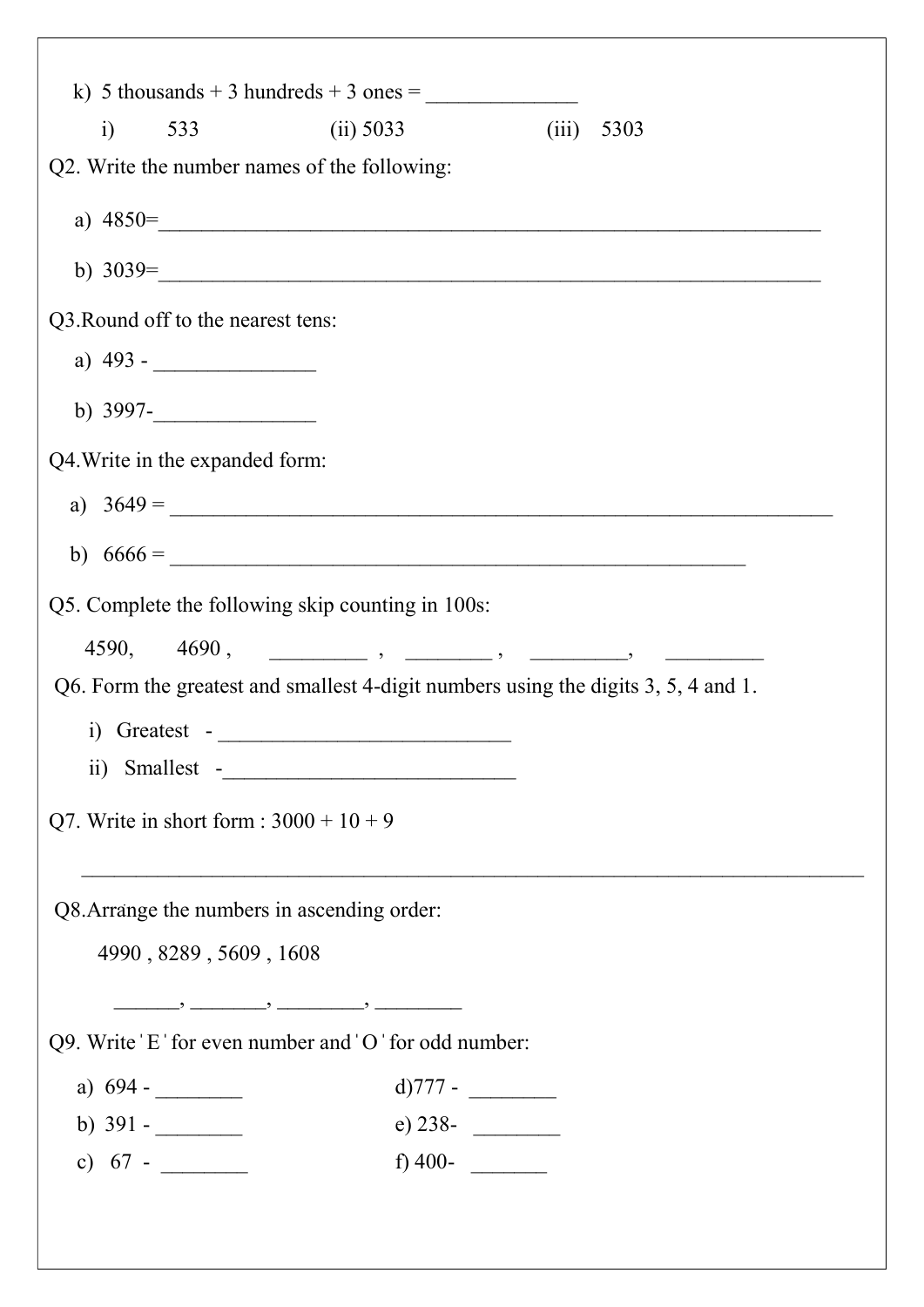|                           | ASSIGNMENT: UNIT TEST - I (2022-23)<br><b>SUBJECT-EVS</b><br>$CLASS-III$<br>$DATE -$<br>$SECTION -$ | $ROLL NO. -$                                                                                                         |
|---------------------------|-----------------------------------------------------------------------------------------------------|----------------------------------------------------------------------------------------------------------------------|
| Q.1 Fill in the blanks.   |                                                                                                     |                                                                                                                      |
|                           | a) A fibrous root appears bushy and has no main _______________.                                    |                                                                                                                      |
|                           |                                                                                                     |                                                                                                                      |
|                           | c) The flat part of a leaf is called the leaf $\Box$                                                |                                                                                                                      |
|                           | d) The time period for which a living thing lives is a $\frac{1}{2}$                                |                                                                                                                      |
|                           | Q.2 Write two examples for each of the following.                                                   |                                                                                                                      |
| a) Edible seeds           |                                                                                                     |                                                                                                                      |
| b) Plants with taproot    | <u> 1980 - Jan Barnett, mars ann an t-Amerikaansk ferskeider (</u>                                  | <u> 1980 - Johann Stein, mars ar breithinn ar chwart ar chwart ar chwart ar chwart ar chwart ar chwart ar chwart</u> |
|                           |                                                                                                     |                                                                                                                      |
|                           |                                                                                                     |                                                                                                                      |
| Q.3 Give one word answer. |                                                                                                     |                                                                                                                      |
|                           | a) Plants that creep along the ground                                                               |                                                                                                                      |
|                           | b) Thick and strong stem of a tree                                                                  |                                                                                                                      |
|                           | c) Tiny holes on the underside of the leaf blade                                                    |                                                                                                                      |
|                           | d) Movement of animals from one place to another place                                              |                                                                                                                      |
|                           | Q.4 Write "True" or "False" for the following statements.                                           |                                                                                                                      |
|                           | a) Fish use lungs to breathe in water.                                                              |                                                                                                                      |
|                           | b) Plants can move from one place to another.                                                       |                                                                                                                      |
|                           | c) Shoot is a part of plants which grows above the ground.                                          |                                                                                                                      |
|                           | d) Mint and coriander are herbs with green and soft stems.                                          |                                                                                                                      |
|                           |                                                                                                     |                                                                                                                      |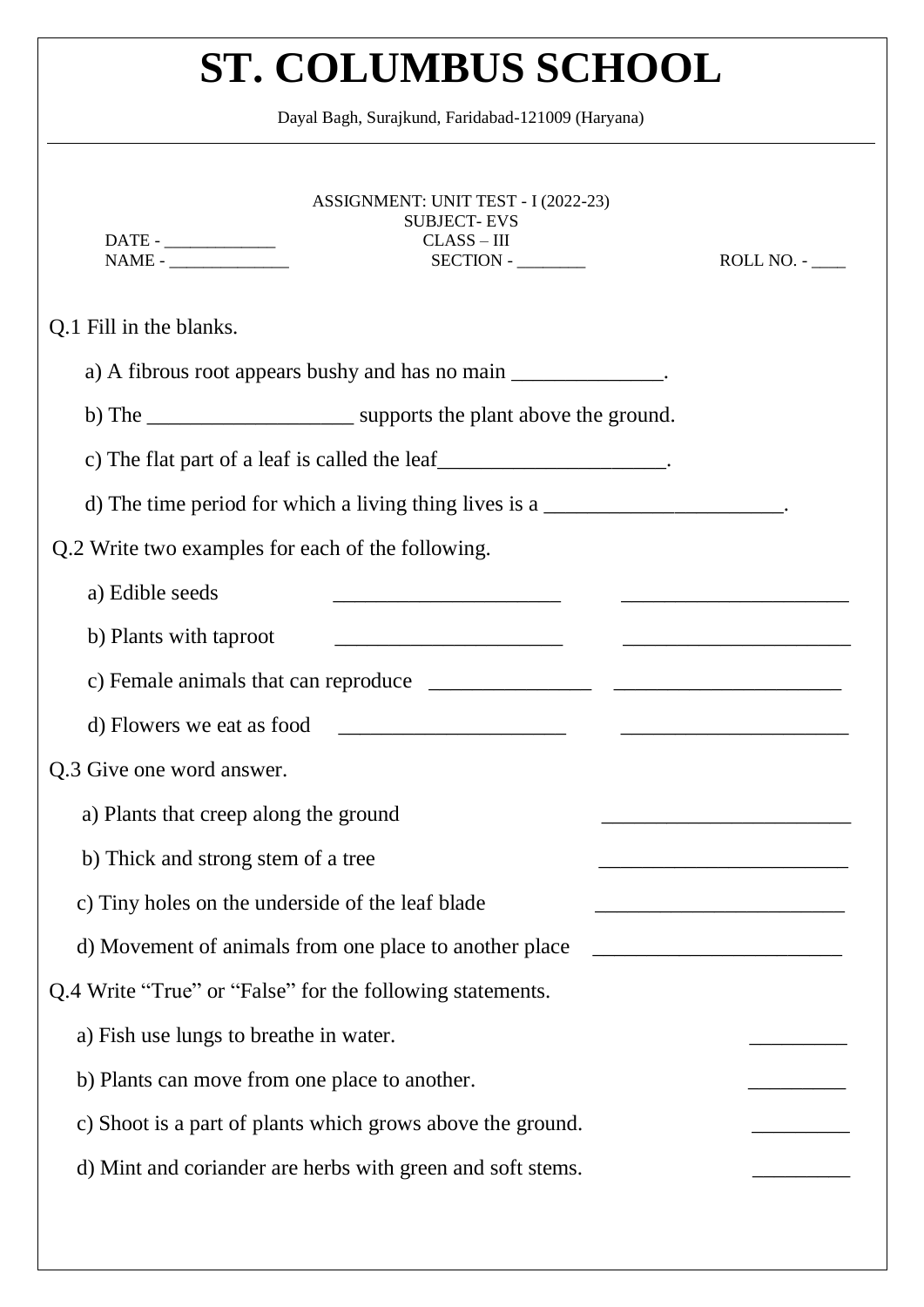Q.5 Answer the following questions.

a) A car moves. It uses petrol. Is car a living thing?

b) It is beneficial to sleep under a tree during the day, but not at night. Why? Ans.

Q.6 Draw a plant and label its parts.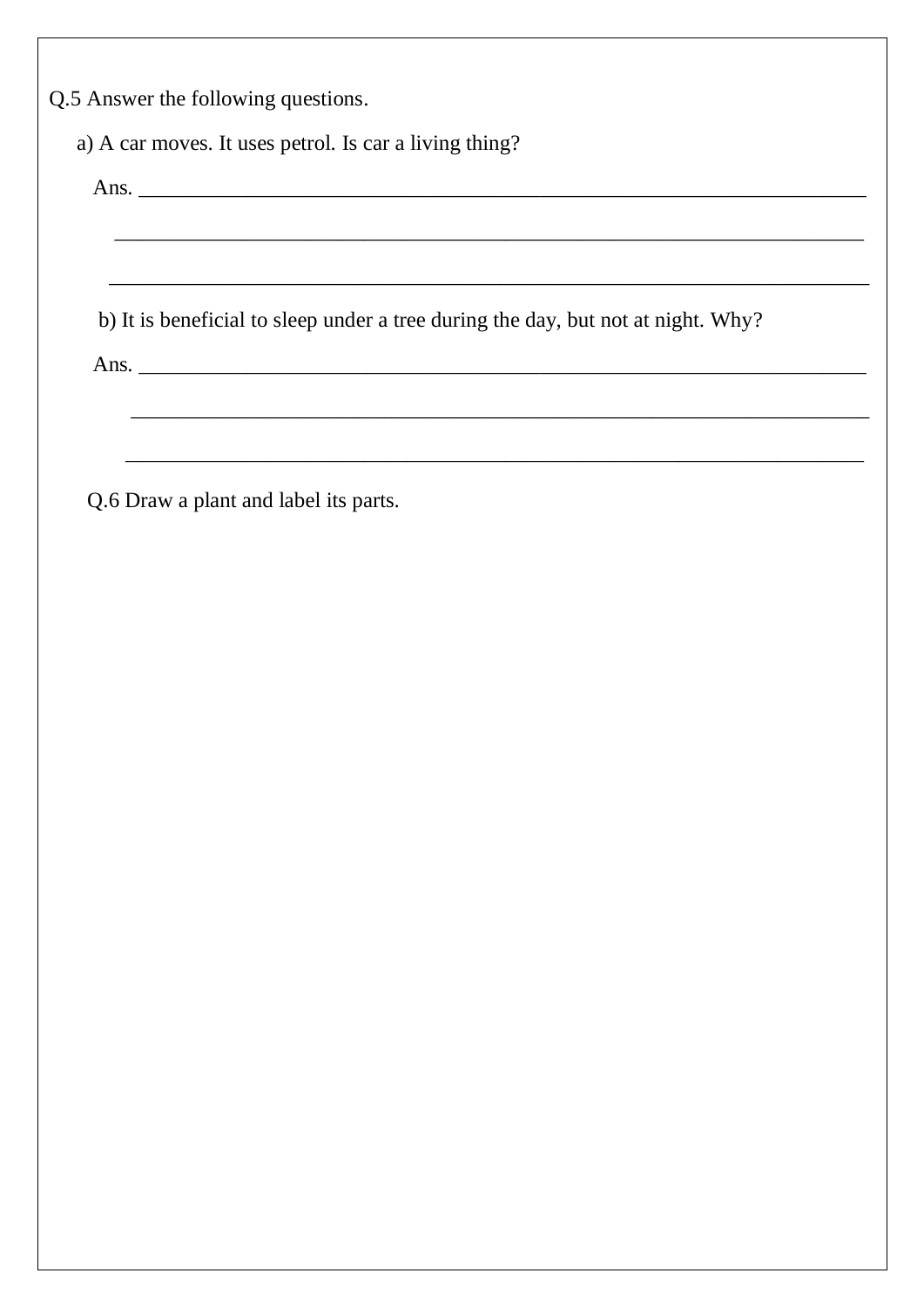| DATE - CONTRACTE - CONTRACTE - CONTRACTE - CONTRACTE - CONTRACTE - CONTRACTE - CONTRACTE - CONTRACTE - CONTRACTE - CONTRACTE - CONTRACTE - CONTRACTE - CONTRACTE - CONTRACTE - CONTRACTE - CONTRACTE - CONTRACTE - CONTRACTE -<br>$\begin{tabular}{ c c } \hline \multicolumn{3}{ c }{\text{NAME -}} \end{tabular}$<br>Q1. Answer in one word only. | ASSIGNMENT: UNIT TEST - I (2022-23)<br><b>SUBJECT- GENERAL KNOWLEDGE</b><br>$CLASS-III$<br>$SECTION -$ | ROLL NO. - |
|-----------------------------------------------------------------------------------------------------------------------------------------------------------------------------------------------------------------------------------------------------------------------------------------------------------------------------------------------------|--------------------------------------------------------------------------------------------------------|------------|
|                                                                                                                                                                                                                                                                                                                                                     | a) Red liquid that is sent around the body by the heart.                                               |            |
|                                                                                                                                                                                                                                                                                                                                                     | Ans                                                                                                    |            |
|                                                                                                                                                                                                                                                                                                                                                     | b) An area in which live animals are kept in cages or large enclosures for public                      |            |
| exhibition.                                                                                                                                                                                                                                                                                                                                         |                                                                                                        |            |
|                                                                                                                                                                                                                                                                                                                                                     |                                                                                                        |            |
| c) Which is the fastest train of India?                                                                                                                                                                                                                                                                                                             |                                                                                                        |            |
|                                                                                                                                                                                                                                                                                                                                                     |                                                                                                        |            |
| d) Which is the smallest state of India?                                                                                                                                                                                                                                                                                                            |                                                                                                        |            |
|                                                                                                                                                                                                                                                                                                                                                     | Ans                                                                                                    |            |
| e) Dome-shaped shelter where eskimos live.                                                                                                                                                                                                                                                                                                          |                                                                                                        |            |
|                                                                                                                                                                                                                                                                                                                                                     | Ans $\overline{\phantom{a}}$                                                                           |            |
| Q2. Fill in the blanks.                                                                                                                                                                                                                                                                                                                             |                                                                                                        |            |
|                                                                                                                                                                                                                                                                                                                                                     | a) There are ________________________bones in an adult human body.                                     |            |
|                                                                                                                                                                                                                                                                                                                                                     |                                                                                                        |            |
| $\mathbf{c})$                                                                                                                                                                                                                                                                                                                                       | is a famous landmark of Paris, France.                                                                 |            |
| $\rm d)$                                                                                                                                                                                                                                                                                                                                            | is the act, artists walk on poles, posts or pillars that allow                                         |            |
| them to stand at a height above the ground.                                                                                                                                                                                                                                                                                                         |                                                                                                        |            |
| Q3. Match the following.                                                                                                                                                                                                                                                                                                                            |                                                                                                        |            |
| a) Bihar                                                                                                                                                                                                                                                                                                                                            | i) Chandigarh                                                                                          |            |
| b) Rajasthan                                                                                                                                                                                                                                                                                                                                        | ii) Patna                                                                                              |            |
| c) Sides in a square                                                                                                                                                                                                                                                                                                                                | $\overline{111}$ ) 366                                                                                 |            |
| d) Punjab                                                                                                                                                                                                                                                                                                                                           | $iv)$ 4                                                                                                |            |
| e) Days in a leap year                                                                                                                                                                                                                                                                                                                              | iii) Rajasthani                                                                                        |            |
| Ans.                                                                                                                                                                                                                                                                                                                                                | a) $\qquad b)$ c) d)<br>e)                                                                             |            |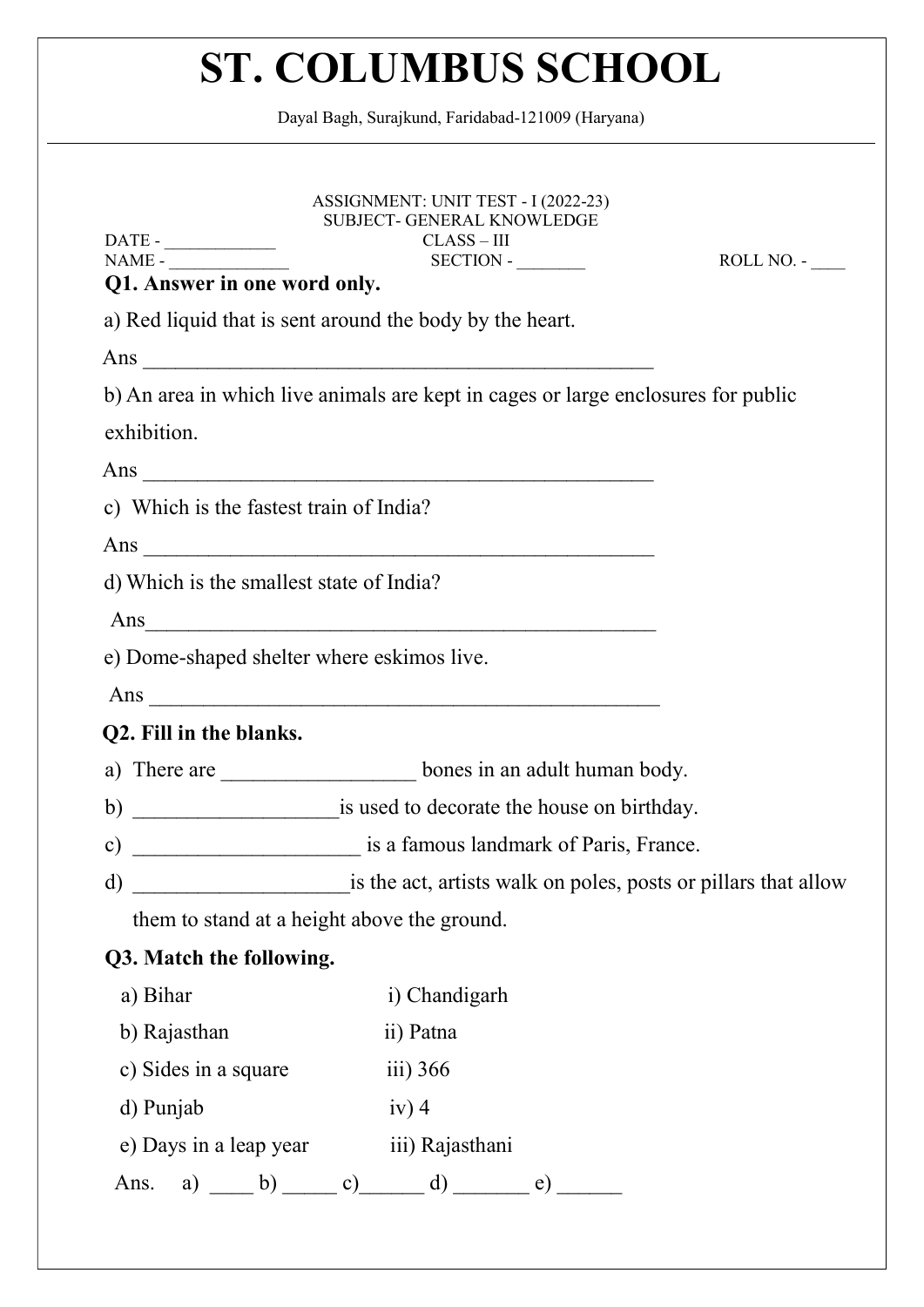Dayal Bagh, Surajkund, Faridabad-121009 (Haryana)

ASSIGNMENT: UNIT TEST - I (2022-23) **SUBJECT-HINDI**  $CLASS - III$ 

DATE-

 $NAME -$ 

 $SECTION -$  ROLL NO. -

#### खण्ड क 'पठन कौशल'

प्र.1) निम्नलिखित गद्यांश को पढ़कर नीचे लिखे प्रश्नों के उत्तर दीजिए।

मैं एक समाचार-पत्र हूँ। मेरा शरीर कागज़ का बना है। जब रात को सारी दुनिया सोती है, तब समाचार-पत्र के दफ्तर में लोग कठोर परिश्रम करके मुझे तैयार करते हैं। मैं प्रतिदिन सवेरे आप सबके घरों में देश-विदेश की खबरों के साथ पहुँच जाता हूँ। मुझे 'अखबार' तथा 'न्यूज पेपर' के नाम से भी जाना जाता है। मेरा प्रकाशन कई भाषाओं में हो सकता है। मेरी कीमत इतनी कम है कि निर्धनों की झोंपड़ियों में भी मुझे पढ़ा जाता है। (क) समाचार-पत्र का शरीर किसका बना है?

 $\overline{30}$  --------

(ख) समाचार-पत्र किस समय तैयार होता है?

 $\overline{30}$ - --------

(ग) समाचार-पत्र किन-किन नामों से जाना जाता है?

(घ) निर्धन लोग समाचार–पत्र को आसानी से क्यों खरीद सकते हैं?

<u>उ० – –––––––––––––</u>

 $30-$  -------------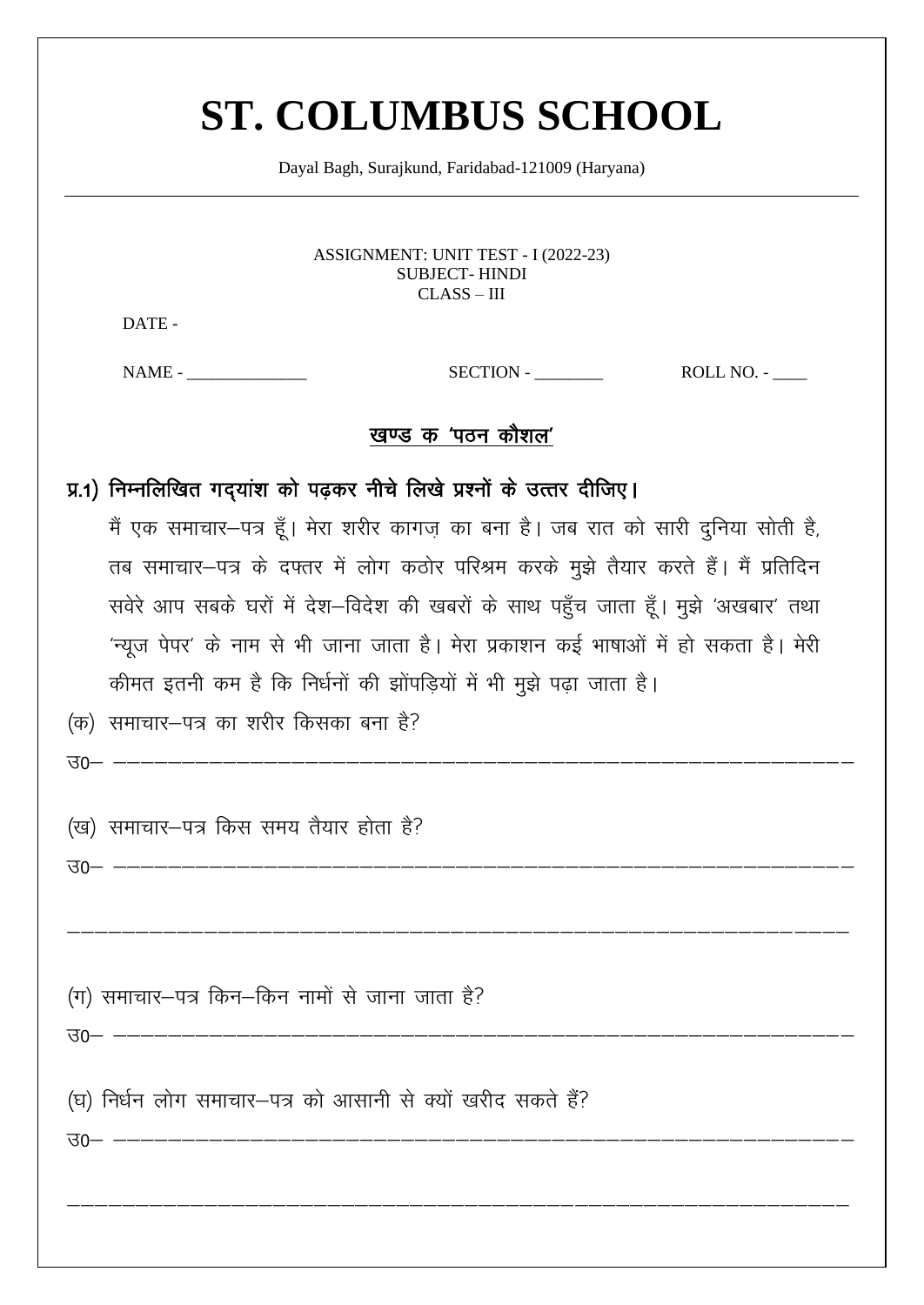| खण्ड ख 'साहित्य'                                                                    |
|-------------------------------------------------------------------------------------|
| प्र.2) निम्नलिखित शब्दों के अर्थ लिखिए।                                             |
|                                                                                     |
| (ग) व्यायाम –––––––––––––         (घ) सर्वथा ––––––––––––––                         |
| प्र.3) निम्नलिखित प्रश्नों के उत्तर लिखिए।                                          |
| (क) मालिक कुत्ते को क्यों बाँधकर रखता था?<br>30- ---------------------------------- |
|                                                                                     |
| (ख) खेलों से शरीर कैसा बनता है?                                                     |
|                                                                                     |
| (ग) खेलों से व्यक्ति में किन गुणों का समावेश होता है?                               |
| प्र.4) किसने कहा, किससे कहा?<br>"अरे, तो तुम शहर में क्यों नहीं रह लेते?"           |
| प्र.5) रिक्त स्थानों की पूर्ति कीजिए।                                               |
| (क) भाई! तुम तो अच्छे ---------- लग रहे हो।                                         |
| (ख) हमें खेलों में ---------- लेनी चाहिए।                                           |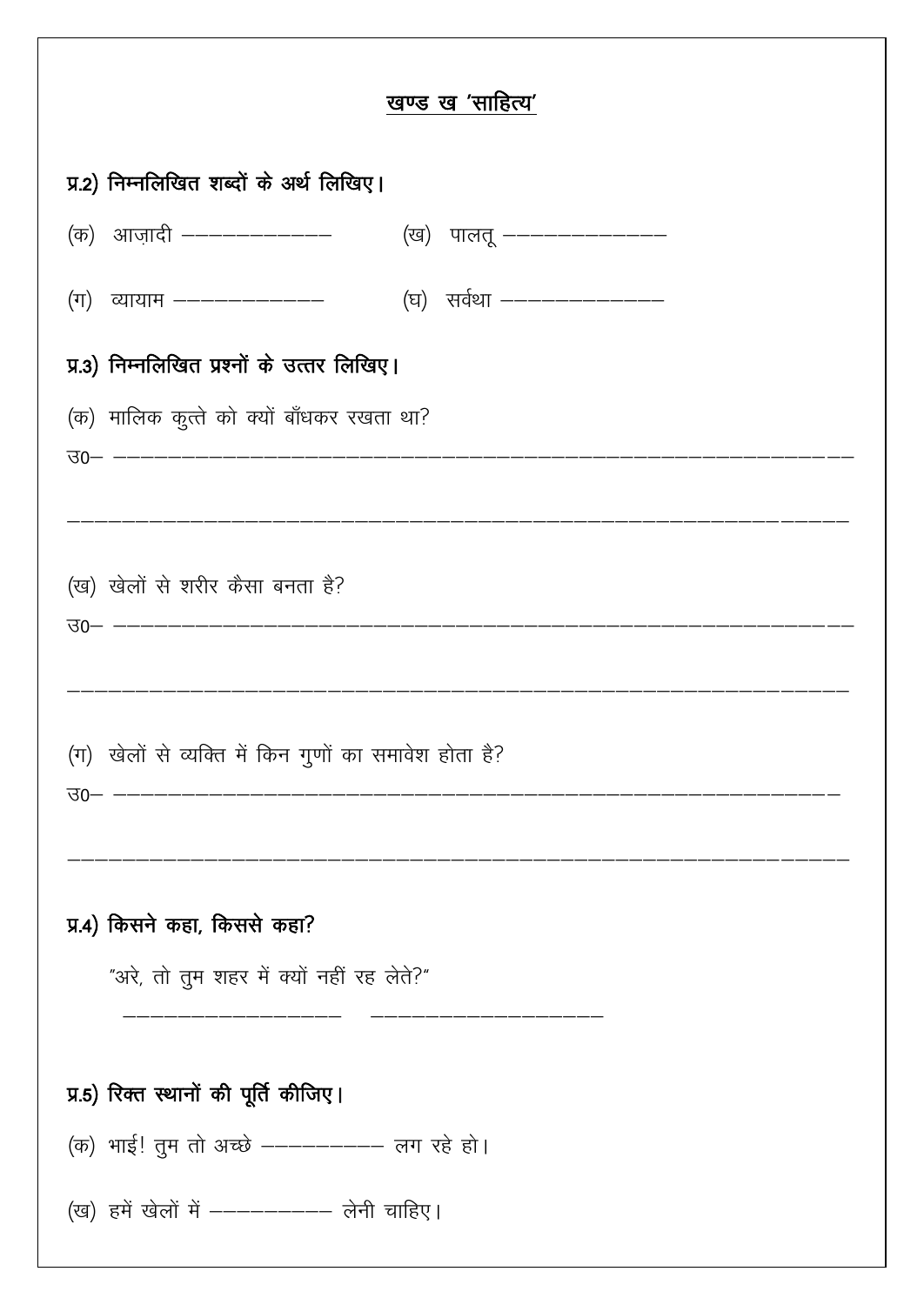| प्र.6) वाक्य बनाइए।                                             |                            |
|-----------------------------------------------------------------|----------------------------|
|                                                                 |                            |
|                                                                 |                            |
|                                                                 | खण्ड ग 'व्याकरण'           |
| प्र.7) निम्नलिखित भाषाओं की लिपियों के नाम लिखिए।               |                            |
| (क) अंग्रेज़ी ————————————— (ख) हिंदी ————————————              |                            |
| (ग) पंजाबी –––––––––––––––– (घ) उर्दू –––––––––––––––––         |                            |
| प्र.8) निम्नलिखित संयुक्त व्यंजनों से एक–एक शब्द लिखिए।         |                            |
| (क) क्ष ————————————                                            | (ख) त्र ———————————        |
| $(\text{Tr})$ ज्ञ ----------------                              | (घ) श्र ------------------ |
| प्र.9) 'ओ','ई','आ' तथा 'ऊ' की मात्रा से एक—एक शब्द बनाकर लिखिए। |                            |
|                                                                 |                            |
|                                                                 |                            |
| प्र.10) निम्नलिखित शब्दों का दो–दो पर्यायवाची शब्द लिखिए।       |                            |
| (क) आकाश ––––––––––––         –––––––––––                       |                            |
| (ख) मित्र —————————                                             |                            |
|                                                                 |                            |
|                                                                 |                            |